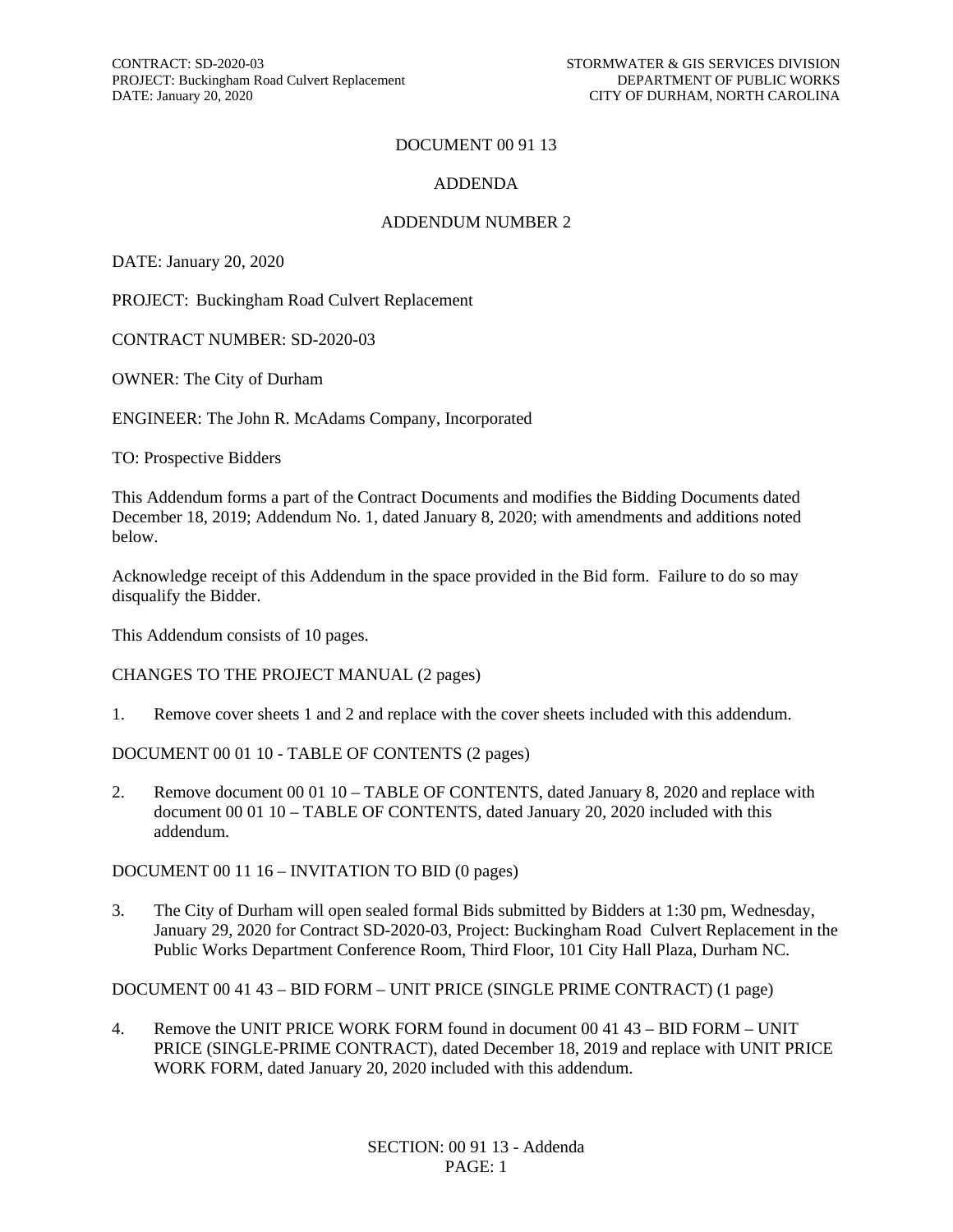DOCUMENT 00 52 15 – AGREEMENT FORM – EJCDC STIPULATED SUM (SINGLE-PRIME CONTRACT) (1 page, same as no. 4 above)

5. Remove the UNIT PRICE WORK FORM found in document 00 52 15 – AGREEMENT FORM – EJCDC STIPULATED SUM (SINGLE-PRIME CONTRACT), dated December 18, 2019 and replace with UNIT PRICE WORK FORM, dated January 20, 2020 included with this addendum.

#### REQUESTS FOR INFORMATION AND CLARIFICATION (2 pages)

- 6. Unit Price Work item B13 for Select Backfill Material (Class II)
	- a. Please explain the connection between NCDOT 410 Foundation Excavation and the bid item for Select Backfill Material (Class II).
		- i. NCDOT Standard Specification 414 states "provide suitable backfill material compensated in accordance with Subarticle 410-10(C)." Item B13 is the suitable backfill in this Work. Subarticle 410-10(C) allows for payment to "provide backfill material from sources other than excavated areas or borrow sources used in connection with other work in the contract."
	- b. Is the culvert and surrounding backfilled completely with NCDOT, Class II Select Backfill up to subgrade?
		- i. This question can only be answered once the culvert excavation is complete. Existing Site material that is tested and determined to be suitable may be used as backfill for the new culvert.
	- c. Is there any intent to reuse excavated soil materials as backfill, embankment fill, or similar? If so, under what bid item(s) will contractor be paid for placement of soil materials as backfill, embankment fill, or similar?
		- i. Existing Site material that is tested and determined to be suitable may be used as backfill for the new culvert. Placing and compacting backfill material from on-site or off-site is incidental to the Work (NCDOT Standard Specifications 410-11(C) and 414- 9).
- 7. Unit Price Work item B49 for Sanitary Sewer Bypass Pumping Operation
	- a. Would it be possible to provide peak flow and average daily flow in the existing sewer system to be pumped in connection with this item?
		- i. The City of Durham Water Management Department manages the sanitary sewer system. The Department does not have flow monitoring in this area.
	- b. Would it be possible to provide any project specific bypass requirements and/or specifications as there is no specification reference for this work on the bid form?
		- i. The "Sanitary Sewer Bypass Plan," found on Drawing P-2, includes specific bypass requirements.
- 8. Unit Price Work item B50 for Water, Sewer, & Gas Service Adjustments and Document 30 11 00 Project Special Provisions
	- a. Please provide additional information including location, details and any specification requirements for all "Gas Service" aspects of this project work for which the contractor will be responsible to complete.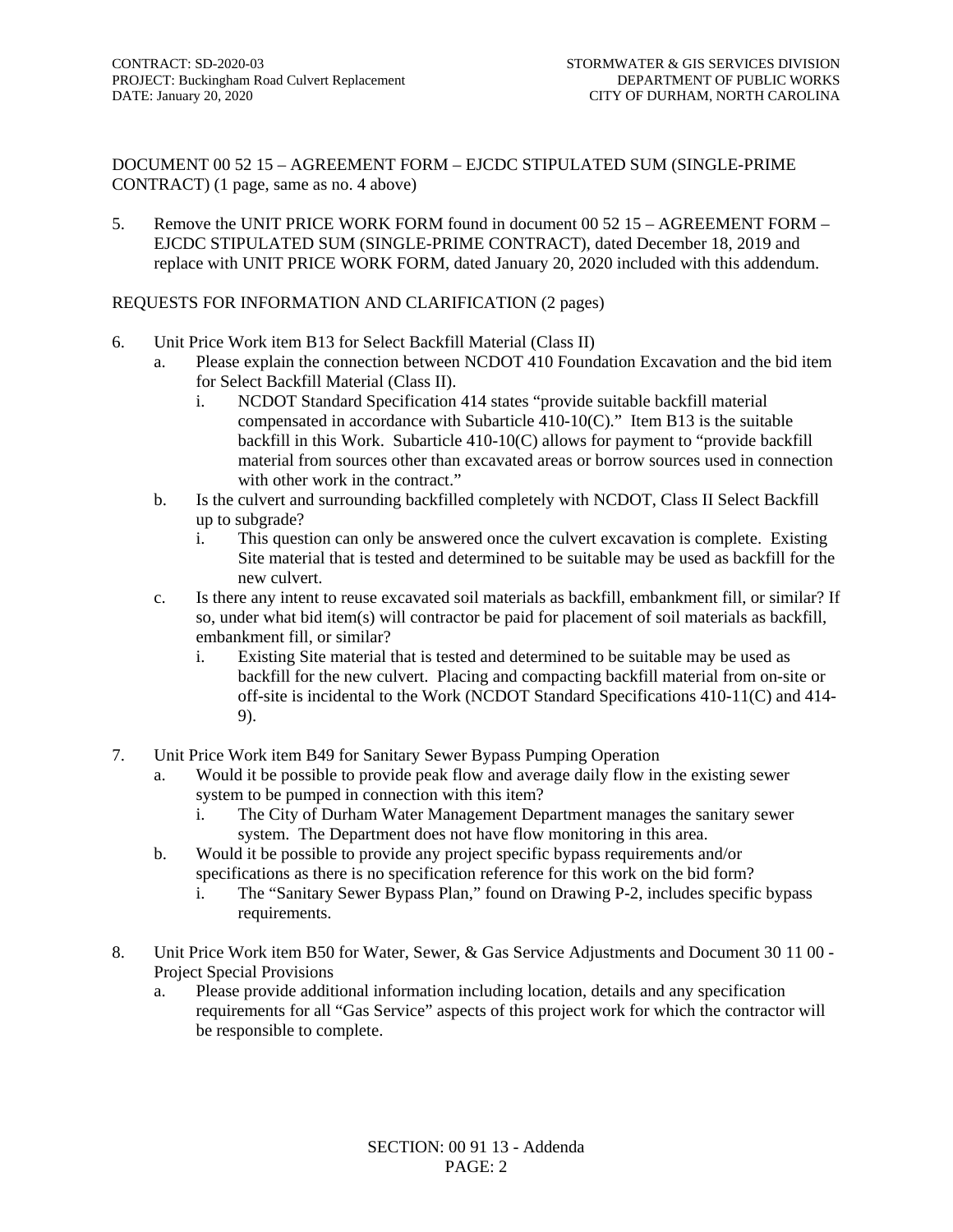- i. Gas Service Adjustment shall be addressed as part of the Utility Line/Pole Relocation and Coordination allowances. Gas Service Adjustments has been removed from this Unit Price Work item.
- b. Please consider moving any required gas service work by contractor to the Utility Line/Pole Relocation and Coordination Allowance.
	- i. Gas Service Adjustment shall be addressed as part of the Utility Line/Pole Relocation and Coordination allowances. Gas Service Adjustments have been removed from this Unit Price Work item.
- c. Please clarify or explain how the provided quantity of two (2) each was determined for B50 as shown on bid form (e.g., what type of service, location, etc.).
	- i. The need for one water service adjustment is shown on Drawing C-5 (2933 Buckingham Road). The second water/sewer service adjustment has not been identified at this time. This second adjustment is included in the event that the need arises as part of the Work.
- 9. Number Item 21.e of Pre-Bid Conference minutes indicates that the contract includes a Utility Line/Pole Relocation and Coordination Allowance.
	- a. Please clarify and provide list of all utilities that are covered in this allowance for the project (e.g., gas, fiber optic, overhead electrical/cable tv/phone/other, etc.).
		- i. The Engineer has identified the following public utilities are located on Site: water and sanitary sewer (City of Durham, Water Management Department). The Engineer has identified the following private utilities are located on Site: natural gas (Dominion Energy), telecommunications (Ansco/AT&T), and power (Duke Energy). The Engineer has provided preliminary coordination with the private utilities including an on-site meeting held on May 9, 2019. Minutes of that meeting are included with this addendum. The Contractor shall locate all existing utilities that may be encountered during the Work (Section C-700, paragraph 6.13.E). The Contactor shall contact North Carolina 811 [\(www.nc811.org\)](http://www.nc811.org/) in advance of performing any work at the Site. All existing private utilities found at the Site that may need relocation as part of the Work are included in the Utility Line/Pole Relocation and Coordination Allowance
	- b. Please consider moving any required "gas service" work by contractor to the Utility Line/Pole Relocation and Coordination Allowance such as line item B50 for Buckingham Road.
		- i. Gas Service Adjustment shall be addressed as part of the Utility Line/Pole Relocation and Coordination allowances. Gas Service Adjustments has been removed from this Unit Price Work item.

#### END OF DOCUMENT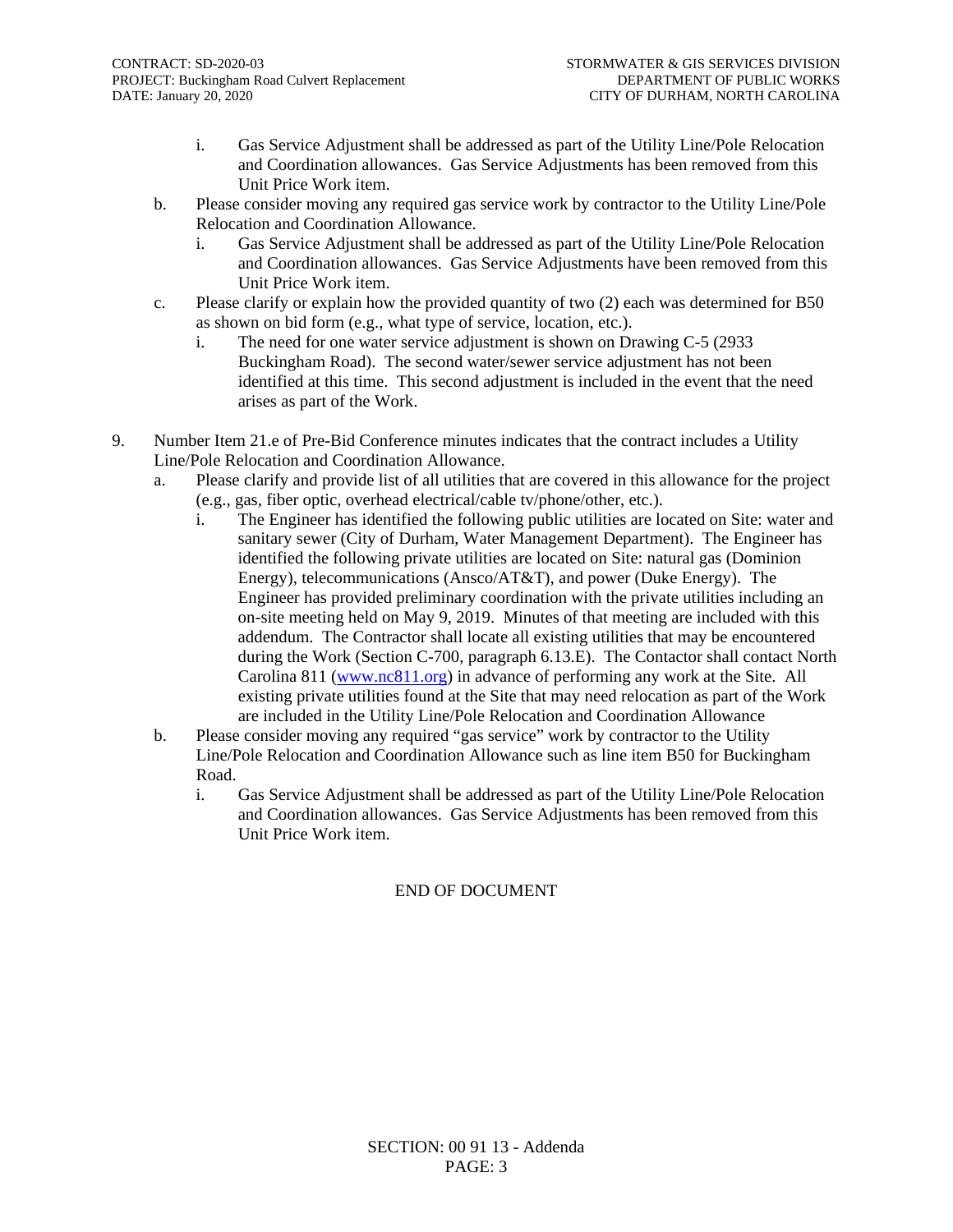## **CITY OF DURHAM**

## **PROJECT MANUAL**

#### **INCLUDING**

## BIDDING DOCUMENTS, CONTRACT DOCUMENTS, AND **TECHNICAL SPECIFICATIONS**

**FOR** 





# **CONTRACT: SD-2020-03 Issued: December 18, 2019** Revised: January 8, 2020 and January 20, 2020

**DURHAM** 

Project: **Buckingham Road Culvert Replacement** 

> **Stormwater & GIS Services Division Public Works Department** 101 City Hall Plaza, Durham NC 27701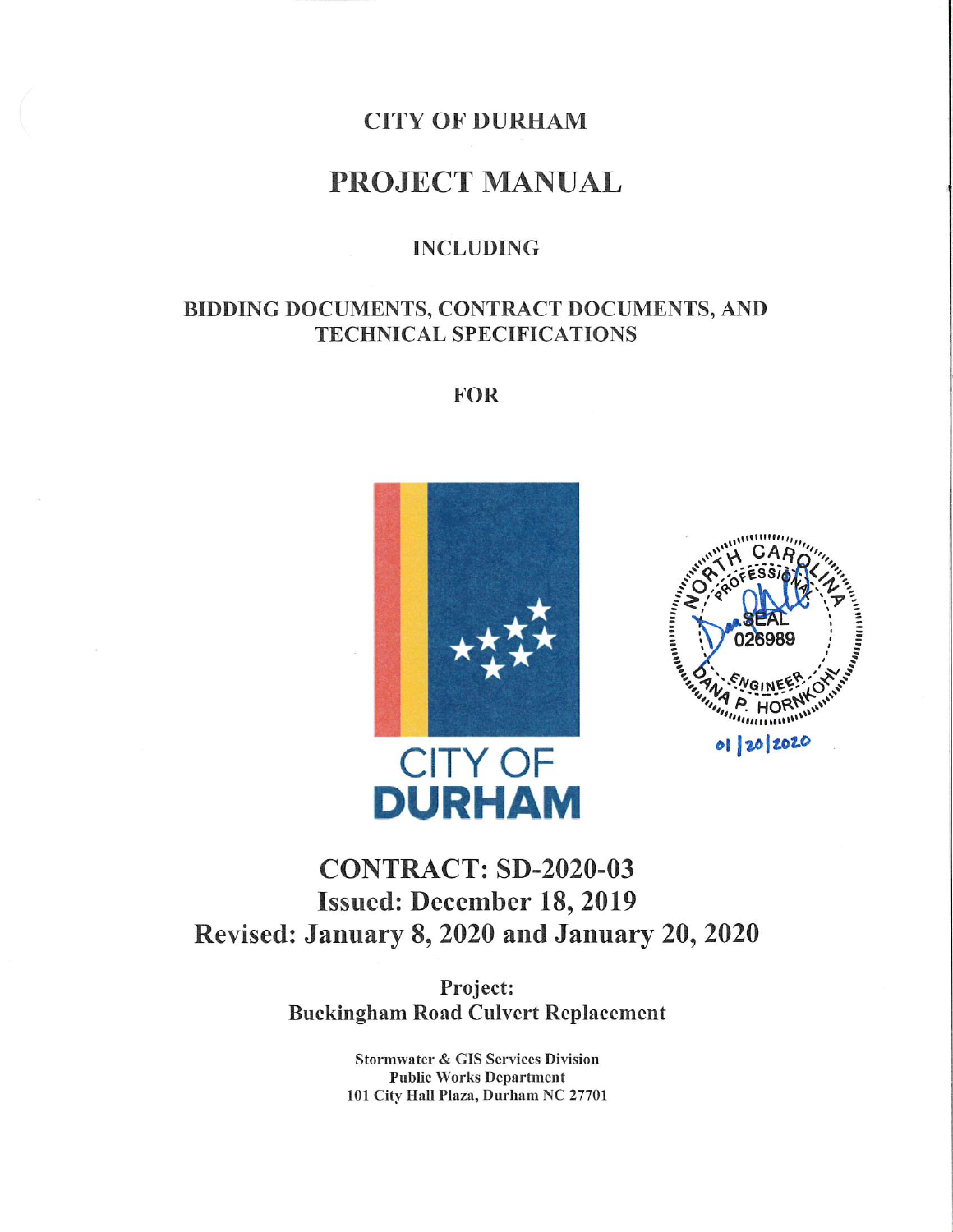# **CONTRACT: SD-2020-03**

**Issued: December 18, 2019 Revised: January 8, 2020 and January 20, 2020**

**PROJECT: Buckingham Road Culvert Replacement**

> **STORMWATER & GIS SERVICES DIVISION PUBLIC WORKS DEPARTMENT CITY OF DURHAM NC**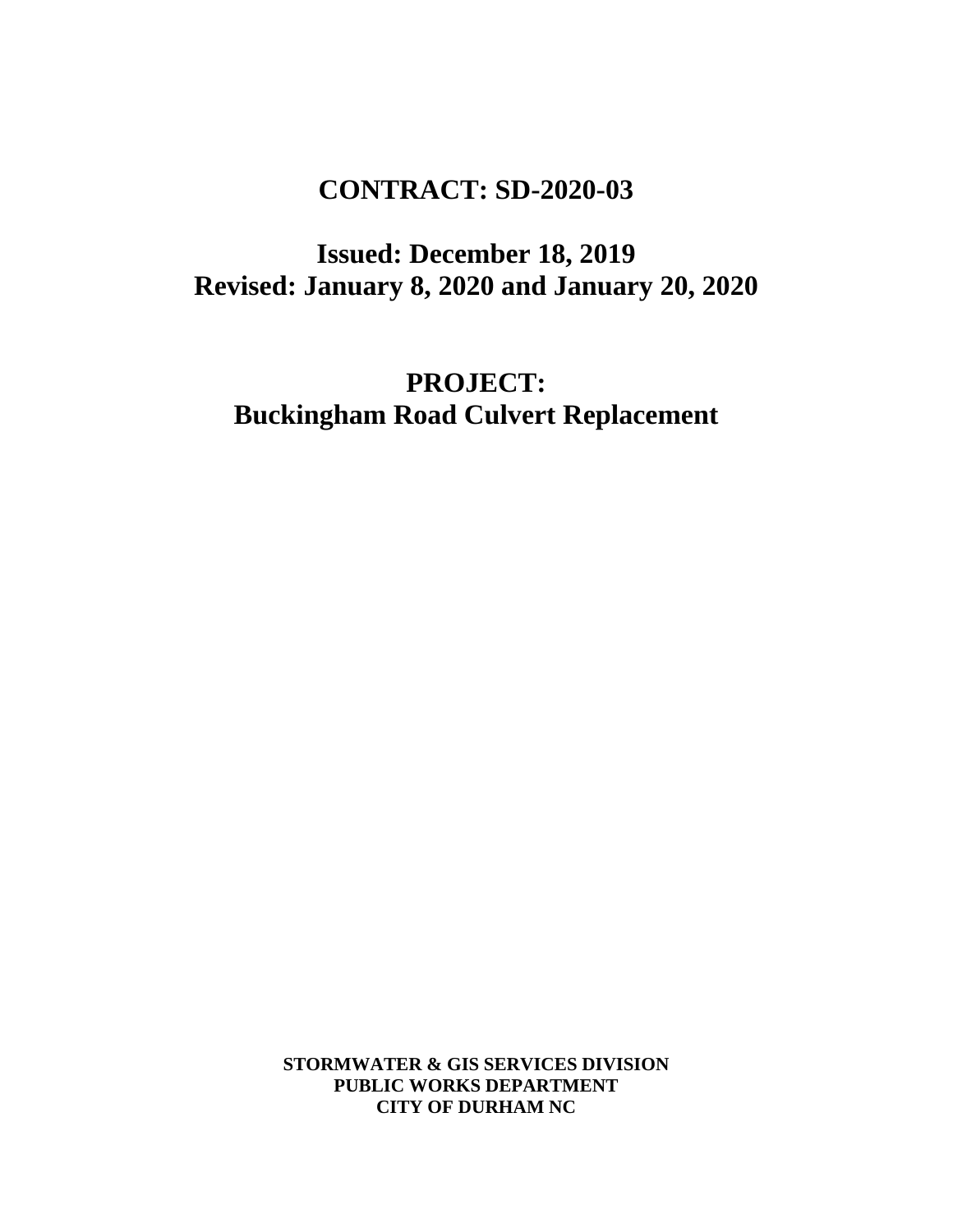#### DOCUMENT 00 01 10

#### TABLE OF CONTENTS

Section Title

#### PROCUREMENT AND CONTRACTION REQUIREMENTS GROUP DIVISION 00 - PROCUREMENT AND CONTRACTING REQUIREMENTS INTRODUCTORY INFORMATION

00 01 10 Table of Contents

#### PROCUREMENT REQUIREMENTS

- 00 11 16 Invitation to Bid
- 00 21 15 Instructions to Bidders EJCDC
- 00 31 00 Available Project Information
- 00 41 43 Bid Form Unit Price (Single-Prime Contract)

#### CONTRACTING REQUIREMENTS

| 00 52 15<br>Agreement Form - EJCDC Stipulated Sum (Single-Prime Contract) |
|---------------------------------------------------------------------------|
|---------------------------------------------------------------------------|

- 00 72 15 General Conditions EJCDC Stipulated Sum (Single-Prime Contract)
- C-700 EJCDC Standard General Conditions of the Construction Contract

#### SPECIFICATIONS GROUP GENERAL REQUIREMENTS SUBGROUP

DIVISION 01 - GENERAL REQUIREMENTS

- 01 10 00 Summary
- 01 20 00 Price and Payment Procedures
- 01 30 00 Administrative Requirements
- 01 33 00 Submittal Procedures

SITE AND INFRASTRUCTURE SUBGROUP DIVISION 30 - MISCELLANEOUS

30 11 00 Project Special Provisions

#### ADDENDA

- 00 91 13 Addendum Number 1
- 00 91 13 Addendum Number 2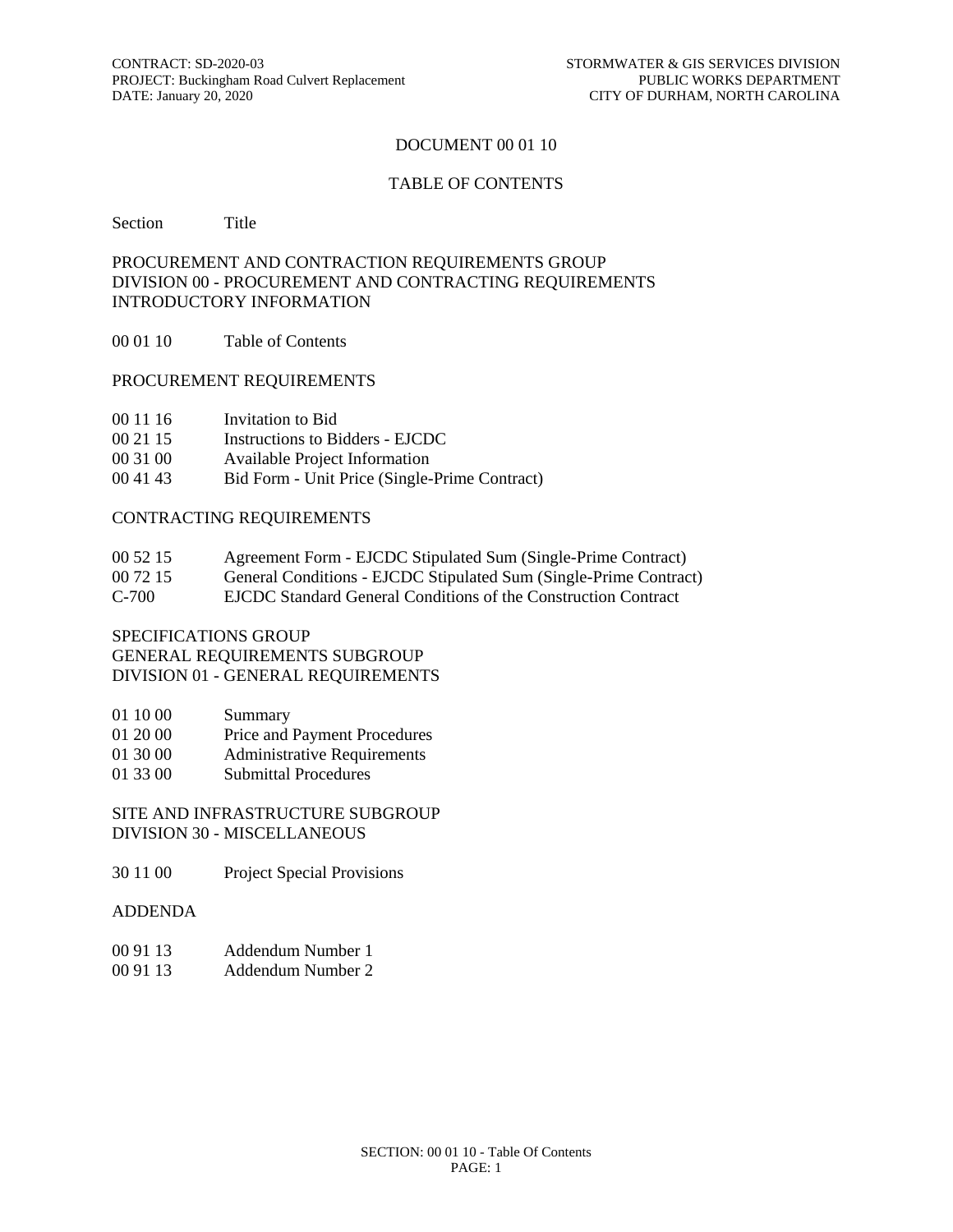#### LIST OF APPENDICES

- Appendix A Underutilized Business Enterprises (UBE) Participation Goals
- Appendix B EBOP Construction Forms<br>Appendix C UBE Subcontracting Repor
- UBE Subcontracting Reporting Forms
- Appendix D HUB Listing
- Appendix E Non-Collusion Affidavit Forms for Bidder and Subcontractor
- Appendix F Bid Bond Forms
- Appendix G Performance Bond and Payment Bond Forms
- Appendix H Reimbursable Sales and Use Tax Statement Forms
- Appendix I Contractor Safety Record Information
- Appendix J Not Used<br>Appendix K Not Used
- Appendix  $K$

#### END OF SECTION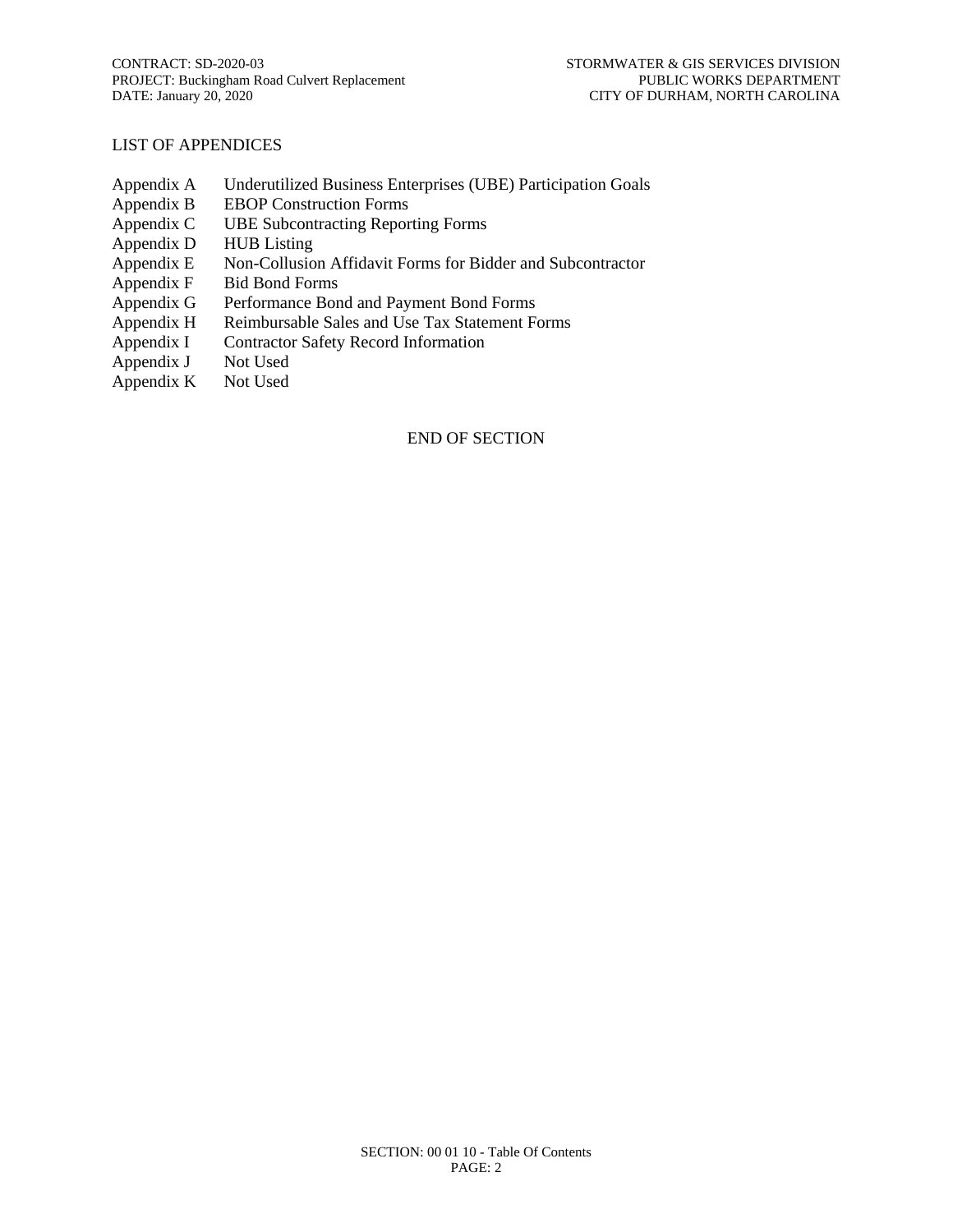#### **BUCKINGHAM ROAD CULVERT REPLACEMENT (SD-2020-03)**

UNIT PRICE WORK FORM

|                |                               | Standard            |                                                                           |                 |                          |                   |                   |  |  |
|----------------|-------------------------------|---------------------|---------------------------------------------------------------------------|-----------------|--------------------------|-------------------|-------------------|--|--|
| No.            | Specification                 | <b>Drawing</b>      | <b>Item Description</b>                                                   |                 | Unit Quantity            | <b>Unit Price</b> | <b>Item Value</b> |  |  |
|                |                               |                     | Abandonment, Demolition, and Removal                                      |                 |                          |                   |                   |  |  |
| <b>B1</b>      | NCDOT 200                     | N/A                 | <b>Supplementary Clearing and Grubbing</b>                                | AC              | 0.25                     |                   |                   |  |  |
| <b>B2</b>      | NCDOT 200                     | N/A                 | Select Tree Removal (4 to 8-inch diameter)                                | EA              | $\overline{7}$           |                   |                   |  |  |
| B3             | NCDOT 200                     | N/A                 | Select Tree Removal (8.1 to 16-inch diameter)                             | EA              | $\overline{13}$          |                   |                   |  |  |
| <b>B4</b>      | NCDOT 200                     | N/A                 | Select Tree Removal (16.1 to 24-inch diameter)                            | EA              | 5                        |                   |                   |  |  |
| <b>B5</b>      | NCDOT 250                     | N/A                 | Removal of Existing Asphalt Pavement                                      | SY              | 425                      |                   |                   |  |  |
| <b>B6</b>      | NCDOT 250                     | N/A                 | Removal of Existing Concrete Pavement                                     | $\overline{SY}$ | $\overline{35}$          |                   |                   |  |  |
| <b>B7</b>      | N/A                           | N/A                 | Removal of Existing Drainage Structure                                    | EA              | $\mathbf 1$              |                   |                   |  |  |
| B <sub>8</sub> | N/A                           | N/A                 | <b>Temporary Relocation of Mailbox</b>                                    | EA              | $\overline{2}$           |                   |                   |  |  |
|                |                               |                     | Subtotal for Abandonment, Demolition, and Removal                         |                 |                          |                   |                   |  |  |
|                |                               |                     | <b>Earthwork</b>                                                          |                 |                          |                   |                   |  |  |
| B <sub>9</sub> | NCDOT 226                     | N/A                 | Grading                                                                   | LS.             |                          |                   |                   |  |  |
| <b>B10</b>     | NCDOT <sub>230</sub>          | N/A                 | <b>Borrow Excavation (Topsoil)</b>                                        | $\overline{CY}$ | 120                      |                   |                   |  |  |
| <b>B11</b>     | NCDOT 412                     | N/A                 | <b>Unclassified Structure Excavation</b>                                  | <b>CY</b>       | 50                       |                   |                   |  |  |
| <b>B12</b>     | NCDOT 414                     | N/A                 | <b>Culvert Excavation</b>                                                 | LS              |                          |                   |                   |  |  |
|                |                               |                     |                                                                           | $\overline{CY}$ | 150                      |                   |                   |  |  |
| <b>B13</b>     | NCDOT 410/1016                | N/A                 | Select Backfill Material (Class II)                                       |                 |                          |                   |                   |  |  |
|                | <b>Subtotal for Earthwork</b> |                     |                                                                           |                 |                          |                   |                   |  |  |
|                |                               |                     | <b>Soil Erosion and Sediment Control</b>                                  |                 |                          |                   |                   |  |  |
| <b>B14</b>     | NCDOT 876                     | N/A                 | Rip Rap, Class 1                                                          | <b>TN</b>       | 190                      |                   |                   |  |  |
| <b>B15</b>     | NCDOT 876/1056                | N/A                 | Geotextile for Drainage (Type 2)                                          | SY              | 100                      |                   |                   |  |  |
| <b>B16</b>     | NCDOT 270/1056                | N/A                 | Geotextile for Soil Stabilization (Type 4)                                | SY              | 150                      |                   |                   |  |  |
| <b>B17</b>     | <b>NCDOT 1605</b>             | NCDOT 1605.01       | <b>Temporary Silt Fence</b>                                               | LF              | 500                      |                   |                   |  |  |
| <b>B18</b>     | <b>NCDOT 1610</b>             | NCDOT 1607.01       | Stone for Erosion Control, Class A                                        | <b>TN</b>       | 10                       |                   |                   |  |  |
| <b>B19</b>     | <b>NCDOT 1607</b>             | NCDOT 1607.01       | <b>Gravel Construction Entrance</b>                                       | EA              |                          |                   |                   |  |  |
| <b>B20</b>     | <b>NCDOT 1660</b>             | N/A                 | Seeding and Mulching                                                      | SY              | 850                      |                   |                   |  |  |
| <b>B21</b>     | 30 11 00                      | N/A                 | <b>Tree Protection Fencing</b>                                            | LF              | 300                      |                   |                   |  |  |
| <b>B22</b>     | 30 11 00                      | N/A                 | Surface Water Diversion/Pump Around                                       | LS              |                          |                   |                   |  |  |
|                |                               |                     |                                                                           |                 |                          |                   |                   |  |  |
| <b>B23</b>     | 30 11 00                      | N/A                 | Coir Fiber Matting (C700)                                                 | SY              | 375                      |                   |                   |  |  |
| <b>B24</b>     | 30 11 00                      | N/A                 | Sediment Filter Bag                                                       | EA              | 4                        |                   |                   |  |  |
|                |                               |                     | <b>Subtotal for Soil Erosion and Sediment Control</b>                     |                 |                          |                   |                   |  |  |
|                |                               |                     | <b>Traffic Control</b>                                                    |                 |                          |                   |                   |  |  |
| <b>B25</b>     | <b>NCDOT 1110</b>             | N/A                 | Work Zone Signs (Stationary)                                              | <b>SF</b>       | 160                      |                   |                   |  |  |
| <b>B26</b>     | <b>NCDOT 1110</b>             | N/A                 | Work Zone Signs (Barricade Mounted)                                       | SF              | $\overline{128}$         |                   |                   |  |  |
| <b>B27</b>     | <b>NCDOT 1110</b>             | N/A                 | Work Zone Signs (Portable)                                                | SF              | 128                      |                   |                   |  |  |
| <b>B28</b>     | <b>NCDOT 1130</b>             | N/A                 | <b>Drums</b>                                                              | EA              | 8                        |                   |                   |  |  |
| <b>B29</b>     | <b>NCDOT 1145</b>             | N/A                 | Barricades (Type III)                                                     | LF              | 60                       |                   |                   |  |  |
| <b>B30</b>     | <b>NCDOT 1150</b>             | N/A                 | Flaggers                                                                  | HR              | 4                        |                   |                   |  |  |
| <b>B31</b>     | <b>NCDOT 1170</b>             | N/A                 | <b>Water Filled Barrier</b>                                               | E               | 30                       |                   |                   |  |  |
|                |                               |                     | <b>Subtotal for Traffic Control</b>                                       |                 |                          |                   |                   |  |  |
|                |                               |                     | <b>Paving</b>                                                             |                 |                          |                   |                   |  |  |
| <b>B32</b>     | NCDOT 520                     | N/A                 | Aggregate Base Course                                                     | <b>TN</b>       | 50                       |                   |                   |  |  |
| <b>B33</b>     | NCDOT 610                     | N/A                 | Asphalt Concrete Intermediate Course, Type I19.0B                         | <b>TN</b>       | $\overline{75}$          |                   |                   |  |  |
|                | NCDOT 610                     |                     |                                                                           |                 | 50                       |                   |                   |  |  |
| <b>B34</b>     |                               | N/A                 | Asphalt Concrete Surface Course, Type S9.5B                               | <b>TN</b>       |                          |                   |                   |  |  |
| <b>B35</b>     | NCDOT 620                     | N/A                 | <b>Asphalt Binder for Plant Mix</b>                                       | <b>TN</b>       | 10                       |                   |                   |  |  |
| <b>B36</b>     | NCDOT 848                     | <b>CoD SSD</b>      | 6-inch Concrete Driveway City Detail No. ST-9.0 and ST-10.0               | $\overline{SY}$ | $\overline{35}$          |                   |                   |  |  |
|                | <b>Subtotal for Paving</b>    |                     |                                                                           |                 |                          |                   |                   |  |  |
|                |                               |                     | <b>Storm Drainage</b>                                                     |                 |                          |                   |                   |  |  |
| <b>B37</b>     | NCDOT 414                     | N/A                 | Foundation Conditioning Material, Box Culvert                             | <b>TN</b>       | 125                      |                   |                   |  |  |
| <b>B38</b>     | NCDOT 840                     | NCDOT 840.51/840.53 | Manhole (0 to 5-feet)                                                     | EA              | 1                        |                   |                   |  |  |
| <b>B39</b>     | NCDOT 840                     | <b>NCDOT 840.54</b> | Manhole Frame and Cover                                                   | EA              | $\mathbf{1}$             |                   |                   |  |  |
| <b>B40</b>     | NCDOT 840                     | N/A                 | <b>Pipe Collars</b>                                                       | CY              | $\mathbf{1}$             |                   |                   |  |  |
| <b>B41</b>     | NCDOT 310                     | NCDOT 300.01        | 15-inch R.C. Pipe Culverts, Class III (0 to 5-feet)                       | LF              | 20                       |                   |                   |  |  |
| <b>B42</b>     | NCDOT 420                     | N/A                 | Class A Concrete                                                          | CY              | 35                       |                   |                   |  |  |
| <b>B43</b>     | NCDOT 425                     | N/A                 | <b>Reinforcing Steel</b>                                                  | $\overline{LB}$ | 1340                     |                   |                   |  |  |
| <b>B44</b>     | 30 11 00                      | N/A                 | Pre-Cast Concrete Box Culvert (16-foot wide by 6-foot high, 61.0-feet CL) | <b>LS</b>       |                          |                   |                   |  |  |
|                |                               |                     | <b>Subtotal for Storm Drainage</b>                                        |                 |                          |                   |                   |  |  |
|                |                               |                     | <b>Utilities</b>                                                          |                 |                          |                   |                   |  |  |
| <b>B45</b>     | NCDOT 858                     | N/A                 | <b>Adjustment of Manholes</b>                                             | EA              | $\mathbf{1}$             |                   |                   |  |  |
| <b>B46</b>     | NCDOT 858                     | N/A                 |                                                                           | EA              | $\overline{\phantom{a}}$ |                   |                   |  |  |
|                | <b>NCDOT 1510</b>             |                     | Adjustment of Meter Boxes or Valve Boxes                                  |                 |                          |                   |                   |  |  |
| <b>B47</b>     |                               | N/A                 | 8-inch Water Line (DIP)                                                   | $\overline{LF}$ | 90                       |                   |                   |  |  |
| <b>B48</b>     | <b>NCDOT 1520</b>             | N/A                 | 8-inch Sanitary Gravity Sewer (DIP)                                       | LF              | 60                       |                   |                   |  |  |
| <b>B49</b>     | N/A                           | N/A                 | Sanitary Sewer Bypass Pumping Operation                                   | LS              |                          |                   |                   |  |  |
| <b>B50</b>     | 30 11 00                      | N/A                 | Water and Sewer Service Adjustments                                       | EA              | $\mathcal{P}$            |                   |                   |  |  |
| <b>B51</b>     | N/A                           | N/A                 | Adjustment of Existing Water Valves                                       | EA              | $\overline{2}$           |                   |                   |  |  |
| <b>B52</b>     | N/A                           | N/A                 | Furnish and Install New 8-inch Gate Valve                                 | EA              | $\overline{2}$           |                   |                   |  |  |
| B53            | 30 11 00                      | N/A                 | Utility Line/Pole Relocation and Coordination Allowances                  | <b>LS</b>       | $\mathbf{1}$             | \$10,000.00       | \$10,000.00       |  |  |
|                |                               |                     | <b>Subtotal for Utilities</b>                                             |                 |                          |                   |                   |  |  |
|                |                               |                     | <b>Miscellaneous</b>                                                      |                 |                          |                   |                   |  |  |
| <b>B54</b>     | NCDOT 800                     | N/A                 | Mobilization (Single Large Project)                                       | <b>LS</b>       | $\mathbf{1}$             |                   |                   |  |  |
| <b>B55</b>     | NCDOT 867                     | N/A                 | 48-inch Fence Reset                                                       | LF              | 50                       |                   |                   |  |  |
| <b>B56</b>     | 30 11 00                      | N/A                 | <b>Testing and Inspecting Allowances</b>                                  | <b>LS</b>       |                          | \$10,000.00       | \$10,000.00       |  |  |
| B57            | 30 11 00                      | N/A                 | <b>Construction Surveying and As-Built Survey</b>                         | <b>LS</b>       | $\mathbf 1$              |                   |                   |  |  |
|                |                               |                     | <b>Subtotal for Miscellaneous</b>                                         |                 |                          |                   |                   |  |  |
|                |                               |                     | <b>Stream Restoration</b>                                                 |                 |                          |                   |                   |  |  |
|                |                               |                     |                                                                           |                 |                          |                   |                   |  |  |
| <b>B58</b>     | 30 11 00                      | N/A                 | Live Stakes                                                               | EA              | 300                      |                   |                   |  |  |
| <b>B59</b>     | 30 11 00                      | N/A                 | Tubelings and Rooted Plant Plugs                                          | EA              | 650                      |                   |                   |  |  |
| <b>B60</b>     | 30 11 00                      | N/A                 | <b>Riparian Seeding</b>                                                   | SY              | 675                      |                   |                   |  |  |
|                |                               |                     | <b>Subtotal for Stream Restoration</b>                                    |                 |                          |                   |                   |  |  |
|                | <b>Total for SD-2020-03</b>   |                     |                                                                           |                 |                          |                   |                   |  |  |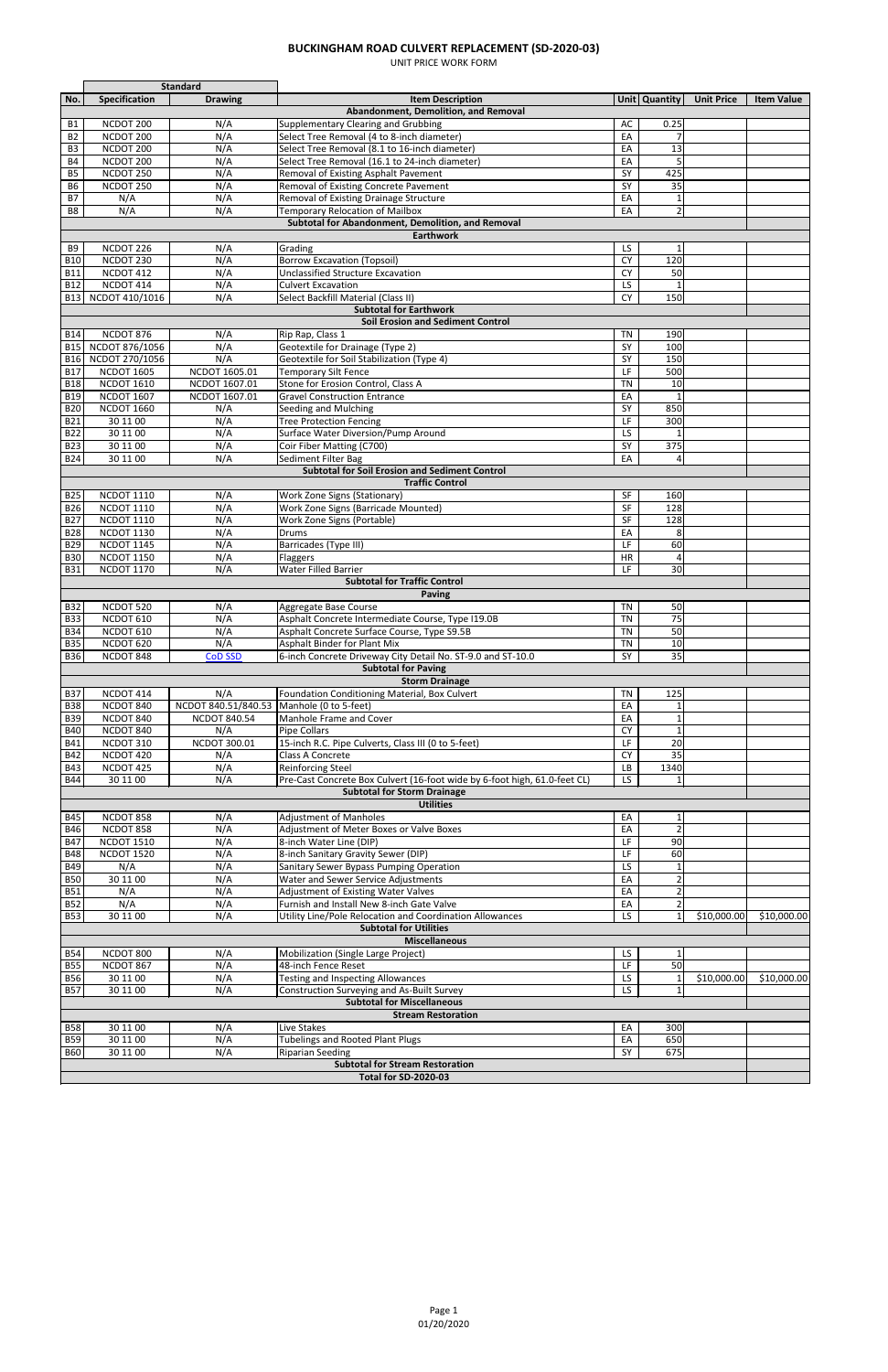

## CITY OF DURHAM > BUCKINGHAM ROAD CULVERT REPLACEMENT

# **PRIVATE UTILITY MEETING BUCKINGHAM ROAD CULVERT REPLACEMENT PROJECT MAY 9, 2019 McADAMS PROJECT #: DUR-18000 LOCATION: ON-SITE**

**Attendees:**

Dana Hornkohl – Project Manager, City of Durham Stormwater & GIS Services Chris Stanley –Project Manager, McAdams Rebecca Stubbs – Project Engineer, McAdams Jeremy McFalls – Dominion Energy

Derek Thompson – Ansco/AT&T

Andrew Harrington – AT&T

Craig Hight – AT&T

Don Daniels – Duke Energy

Maria Mendoza – Duke Energy

#### **MEETING MINUTES**

The City of Durham and its project design team, McAdams, held a meeting on-site Thursday morning, May 9, 2019 with various private utility entities to discuss project and utility impacts, schedule and share contact information for the City's Buckingham Road Culvert Replacement Project. Outlined below is a brief summary of discussion and action items.

| <b>ITEM</b>    | <b>DESCRIPTION</b>                                                                                       |  |  |  |  |  |
|----------------|----------------------------------------------------------------------------------------------------------|--|--|--|--|--|
| $\mathbf{1}$ . | Chris Stanley of McAdams began the meeting by providing an overview of the project team and points of    |  |  |  |  |  |
|                | contact. Chris will serve as Project Manager and primary point of contact from the design engineer side, |  |  |  |  |  |
|                | with Rebecca Stubbs serving as a secondary POC from McAdams; Dana Hornkohl will serve as the City of     |  |  |  |  |  |
|                | Durham's main point of contact.                                                                          |  |  |  |  |  |
| 2.             | McAdams provided an overview of the project, which will include primarily installation of a single 16'   |  |  |  |  |  |
|                | wide by 6' high Reinforced Concrete Box Culvert (RCBC); replacement of existing sanitary sewer and       |  |  |  |  |  |
|                | water crossing the culvert; construction of new headwall/endwall structures; and associated grading,     |  |  |  |  |  |
|                | streambank stabilization and roadway repairs.                                                            |  |  |  |  |  |